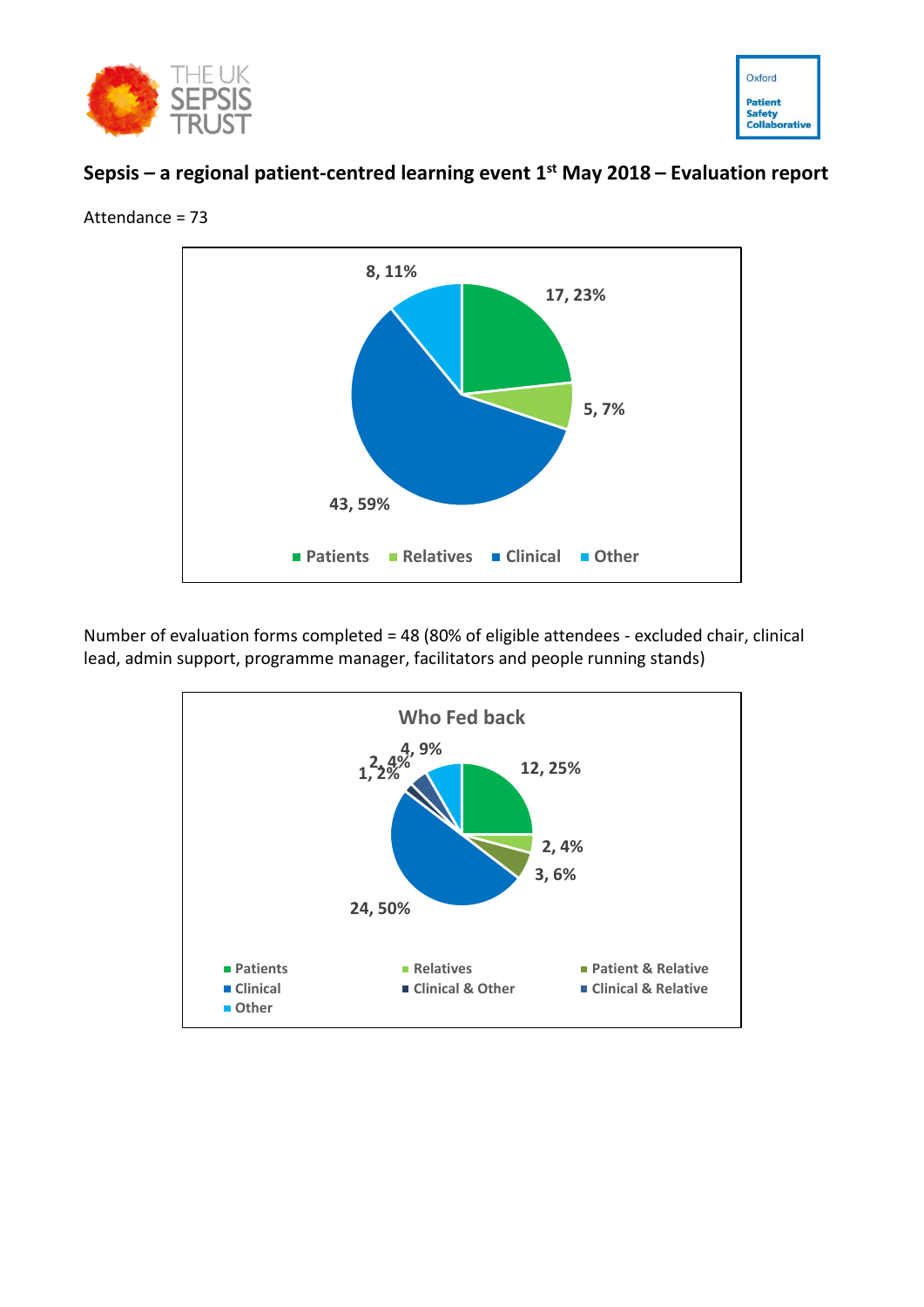



# **Name one thing you plan to do because of this event:**

patients

| Help with patient support group in Yorkshire (patient)                                                    |
|-----------------------------------------------------------------------------------------------------------|
| Roll out NEWS in my job as a district nurse (clinical)                                                    |
| Improve our trust induction programme/include sepsis in preceptorship (clinical)                          |
| Try and raise more awareness; as a PDN doing sepsis study day, it has been useful (clinical)              |
| In unit facilitating learning about early recognising sepsis (clinical)                                   |
| Try and engage my GP surgery in creating more awareness for GPs and patients (patient)                    |
| Link with local hospital to offer more input (patient)                                                    |
| Offer support to other sepsis patients and relatives (patient)                                            |
| Create a video about my experience (patient)                                                              |
| Start support group in Oxford (patient)                                                                   |
| Attend a post sepsis group (patient)                                                                      |
| Ensure satisfactory GP training in sepsis; that there is adequate patient information in GP surgeries and |
| contribute to re-education of GNBSI. (Clinician - CCG)                                                    |
| Get in touch with sepsis trust; attend sepsis meeting; happy to share story and do a video; happy to be a |
| "patient in the room" (patient)                                                                           |
| Consider future involvement in sepsis awareness or training work (or possibly a support offering to other |
| patients) (patient)                                                                                       |
| Get more involved in sepsis research/patient & professional education (lay representative)                |
| Revisit my sepsis strategic plan and get more patient involvement (clinical)                              |
| Safety netting advice; primary care education; post sepsis syndrome (clinical)                            |
| Look at information for patients; taking forward nugget - raise awareness (clinical)                      |
| Build patient input/stories/involvement into plans for business case to improve follow up for sepsis/ICU  |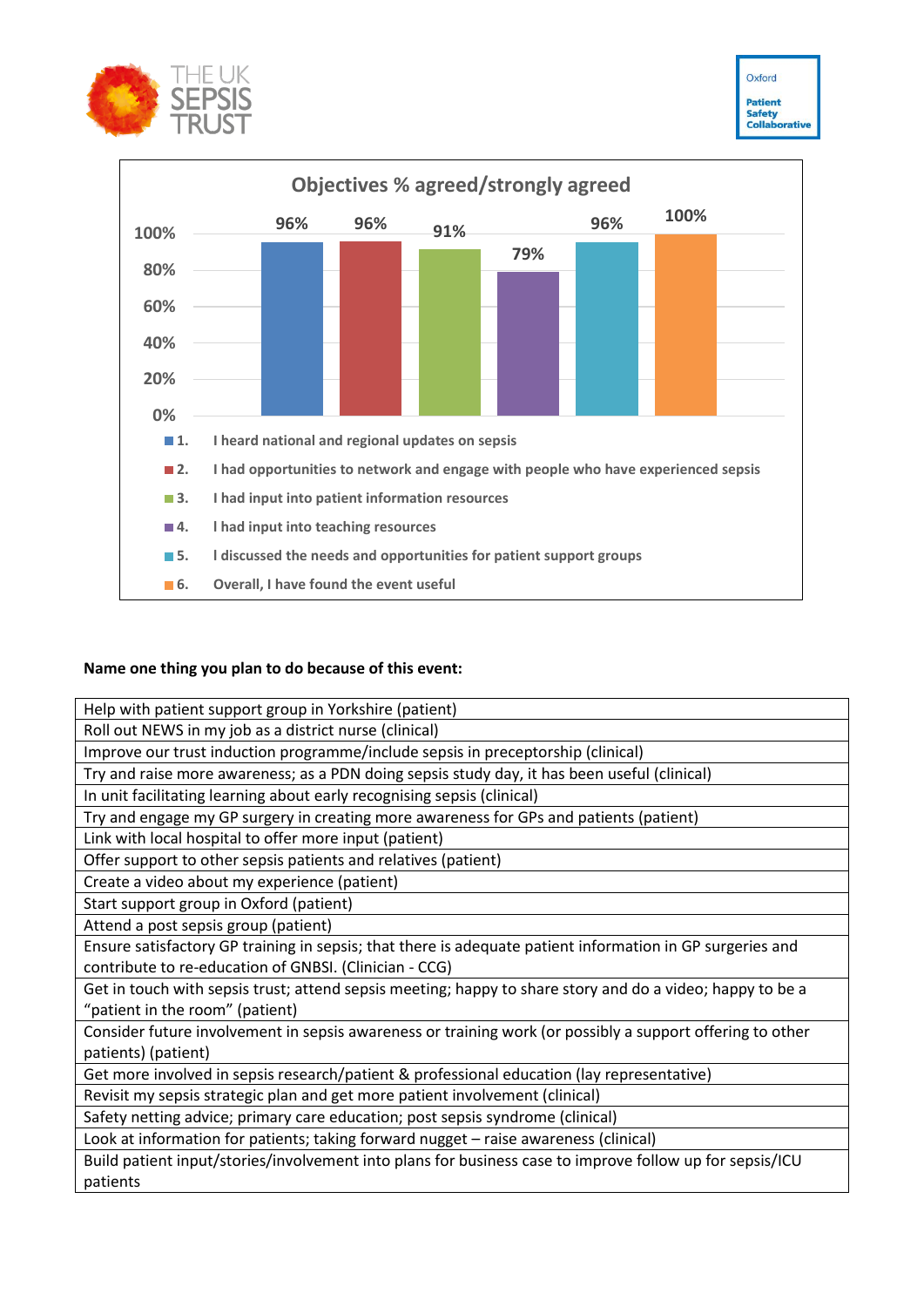



Start a patient support group (Clinical)

Improve information that is offered to patients with or at risk of developing sepsis (clinical)

Improve documentation & handover especially for patients without relatives (clinical)

As part of my sepsis teaching, this event has provided lots of food for thought and experience that I can share with my team (clinical)

We should do a similar event for the paediatric programme (PhD student)

Look at a specific update related to maternity (clinical)

Find some sepsis patients to invite to educational events! (relative and clinical – Yorkshire)

Clinically – increase safety netting for patients with infection

As a relative – sharing patient/relative experiences raises awareness of the severity of sepsis

Use UK Sepsis Trust to signpost people appropriately (clinical)

Continue to raise awareness through education & training on sepsis and the importance of early recognition and timely presecription & administration of antibiotics (clinical)

Raise awareness of identifying and understanding of people's experiences – co-design within my area of practice – target World Sepsis Day (clinical)

Incorporate sepsis into trust training where able, not only sepsis training induction (clinical)

Discuss with MDT safety netting (which we can do) but make it more sepsis specific where appropriate, with clear pointers (clinical)

To always ensure I am communicating with my patients and their relatives – humanise (clinical)

Use Geoff's story in teaching sessions

Work on sepsis safety netting info (clinical)

Focus more on follow up support (research)

I will make contact with AHSN regarding sepsis recognition. I will raise issues for those living alone (NHS Trust Governor)

Look at primary care screening for sepsis (through commissioner's perspective) (clinical CCG)

Spread awareness (patient and relative)

To contact local (Oxford) support group (patient and relative)

To help raise awareness and education of sepsis (patient)

Contact Sepsis UK (patient)

Take more interest (patient)

Share my story with more people to help raise awareness and pass on information I've found out about sepsis (patient)

#### **Key learning feedback on evaluation forms:**

- Use of Kate Granger "hello my name is…" Judy Kennedy, Sepsis Survivor, Bucks
- "Sepsis affects the lives of the patient and the family life is never the same again", Stephanie Mayo, District Nurse and relative, OH
- "Having a patient arrive on the ward from A&E or via GP referral can be daunting but with sepsis pathway and sepsis six - enables early recognition and treatment" David Holland, staff nurse, Bucks
- "As a cancer survivor, it seems very hard to be a sepsis survivor. I hope they get the same support as me." Jennifer Blee, Clinical Practice Educator, Bucks
- "Always remember you are treating human beings" anon.
- "Be alert, identify and treat sepsis" Wilf Standhaft, Hospital at Home Nurse, OH
- "Seeking support and success for sufferers of sepsis" Christine Mackenzie, relative of sepsis survivor Jim, RBH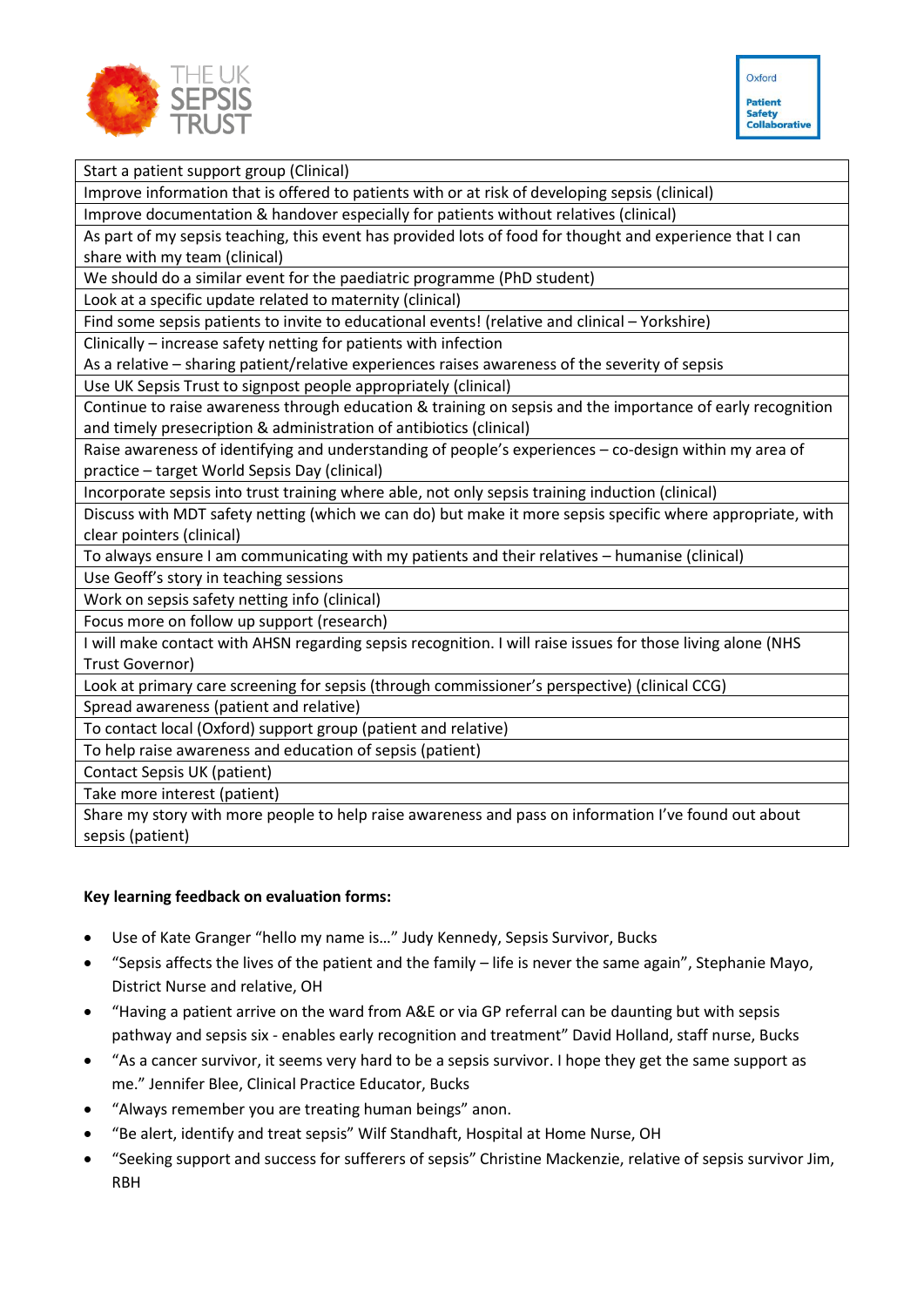



• "I strongly believe a strong loving presence in the ITU room with the patient can be the difference in making it out. Emma's consultant said something they could not explain was involved in her survival." Graham Cazaly, relative of sepsis survivor Emma, GWH.

# **Comments to help us make future events even better:**

| <b>Comment from delegates</b>                            | <b>Potential action from PSC</b>                       |
|----------------------------------------------------------|--------------------------------------------------------|
| Create a network for attendees so they can continue      | Set up space on PSC website and or on-line forum       |
| to share information after the event (patient)           |                                                        |
| Group specific feedback e.g. patients, relatives,        | Idea of the day was to flatten the hierarchy so that   |
| maybe with clinical lead per group (patient)             | all had equal voice in the room. Learning though for   |
| As one of the relatives suggested, having an             | support group and future events to may be have         |
| opportunity to split briefly into groups would be        | sessions that are split out                            |
| really useful to learn from our peers (clinical)         |                                                        |
| Email afterwards of what overall learnings are           | Will do - this report plus bullet points of key points |
| (patient)                                                |                                                        |
| Allow more time for discussions (patient)                | Noted - will reduce number of sessions / have longer   |
| A little less running around in breakout sessions - we   | breaks                                                 |
| didn't really get to talk about anything in detail       |                                                        |
| (clinical)                                               |                                                        |
| Longer breaks for networking (clinical)                  |                                                        |
| Feel the point made at the end about patients            | Noted. Need to be mindful of this for patient          |
| experience videos. They do seem to represent white       | information leaflets too - images and wording;         |
| Caucasian middleclass. Multi-cultural society need to    | signposting and videos for different groups. Also      |
| be represented (clinical)                                | consider maternity, paediatrics                        |
| Difficult to do but involvement of maternity cases.      |                                                        |
| Bit of info on how SCAS & 111 assess/prioritise for      | SCAS are part of our stakeholder group and we are      |
| sepsis - appreciate it was a full day though! (clinical) | planning an event targeting the pathway before         |
|                                                          | hospital.                                              |
| If groups are set up, clinicians need to be made         | Noted and included in any patient information          |
| aware of them so they can signpost as and when           | leaflets.                                              |
| needed (clinical)                                        | Likely to be via support section of UK Sepsis Trust    |
|                                                          | website and / or PSC website.                          |
| Table plans, mix people up more to give more             | Some of the activities were designed to do this so     |
| diverse discussion amongst pts, relatives and            | maybe we need to be a little more directive next       |
| clinicians (clinical)                                    | time!                                                  |
| I would put a patient on each table (clinical)           | Some patients may have felt more comfortable           |
|                                                          | staying in one spot with their relative next to them,  |
|                                                          | so us clinicians may need to take the initiative?      |
| May be some tissues on the tables! (clinical)            | There were packets on most of the tables - sorry if    |
|                                                          | you didn't get any!                                    |
| Maybe each organisation gives a 3 slide presentation     | We do this via our sepsis stakeholder group $-$ as we  |
| about their experience in delivering sepsis care         | have some new members, might be good to do this        |
|                                                          | again. For events, maybe a focus on how patients are   |
|                                                          | involved?                                              |
| Suggestion for Ron Daniels - sepsis storyline in         | Good suggestion. It has been in the Archers, Holby     |
| popular soap opera - public awareness the biggest        | City and a couple of other soaps, if not already, will |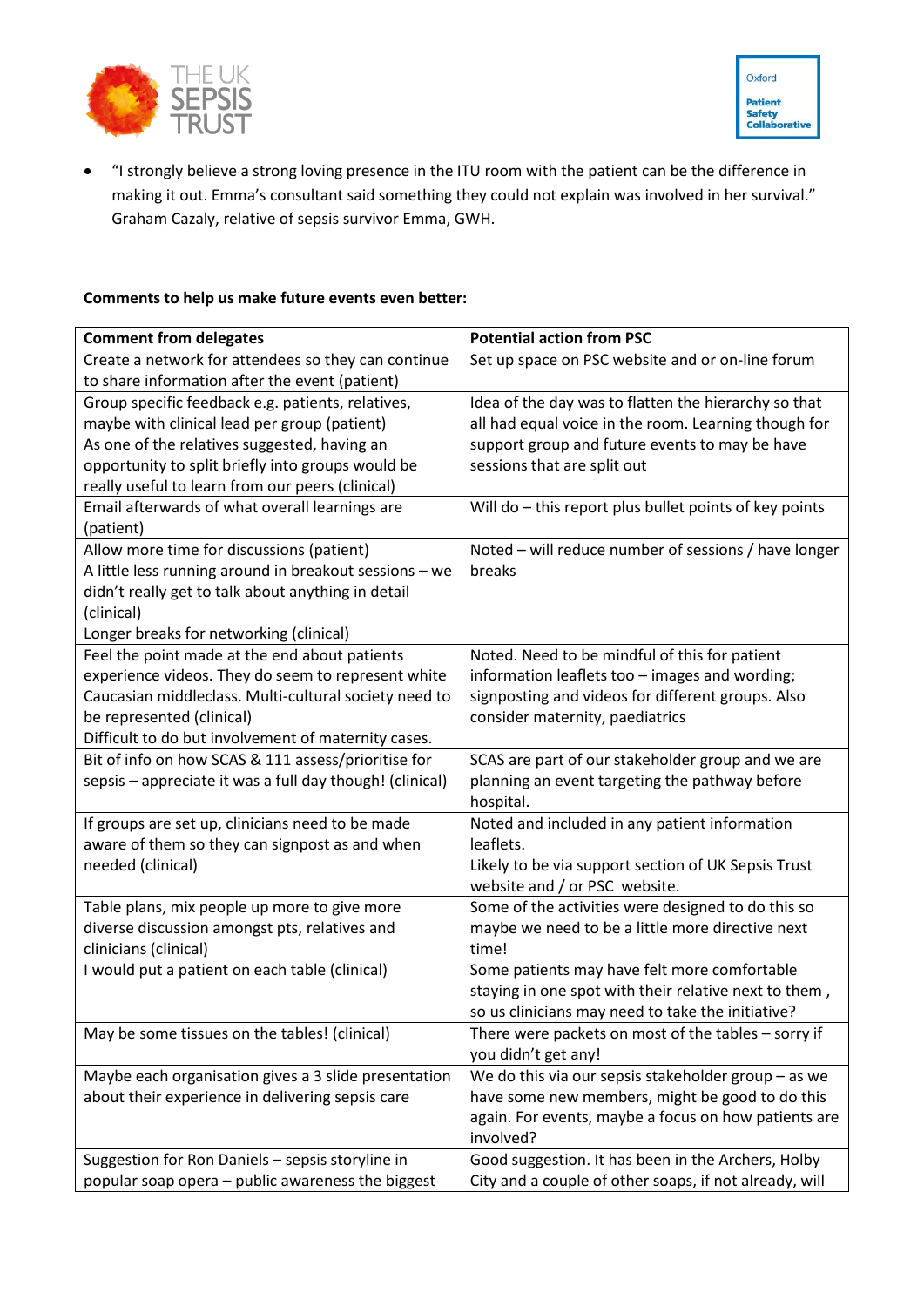

| message of the day                                    | be this year.                                         |
|-------------------------------------------------------|-------------------------------------------------------|
| Maybe world café style with patients telling story to | Good suggestion. Takes a lot of courage to tell the   |
| small groups, sharing experiences over 15 mins each.  | story once, let alone repeatedly, but maybe in        |
|                                                       | smaller groups this would be less intimidating.       |
| Change speaker - I really wanted to hear another      | Not all patients felt comfortable about talking - the |
| patient's story in the room                           | story you referred to was available in written format |
|                                                       | and we will look at how we can share those, with      |
|                                                       | patient's permission                                  |

### **Other feedback**

Found the day incredibly useful

You've done a marvellous job of organising this meeting. The balance of patient stories and clinical learning was exemplary.

A very good experience, many thanks

Event was well-structured. Continuous patient-centred events should take place.

Very useful – met some really interesting people – the patient stories were particularly helpful

It helped having different people speaking throughout the day with patient stories. All very interesting

I thought the ideas capture / harvesting tools run by Jo were great – from talk to practical outputs (thanks we used Liberating Structures which can be found here [http://www.liberatingstructures.com/\)](http://www.liberatingstructures.com/)

Really great format – very inclusive; good mix of patients/relatives/clinicians; great agenda

N/A – excellent day, thank you

I thought it all worked really well. Mixing patient stories with actions to take away with you made it an exhilarating and exciting day to be part of. Thank you.

Very impressive day

Excellent event, incredibly slick and well thought out

Very well organised and carefully thought; I wouldn't change a thing

Patient and relative stories very powerful and inspirational

Very interesting. Fantastic information; information on different groups

Hearing real life experiences from patients and relatives is vital to making sepsis awareness out there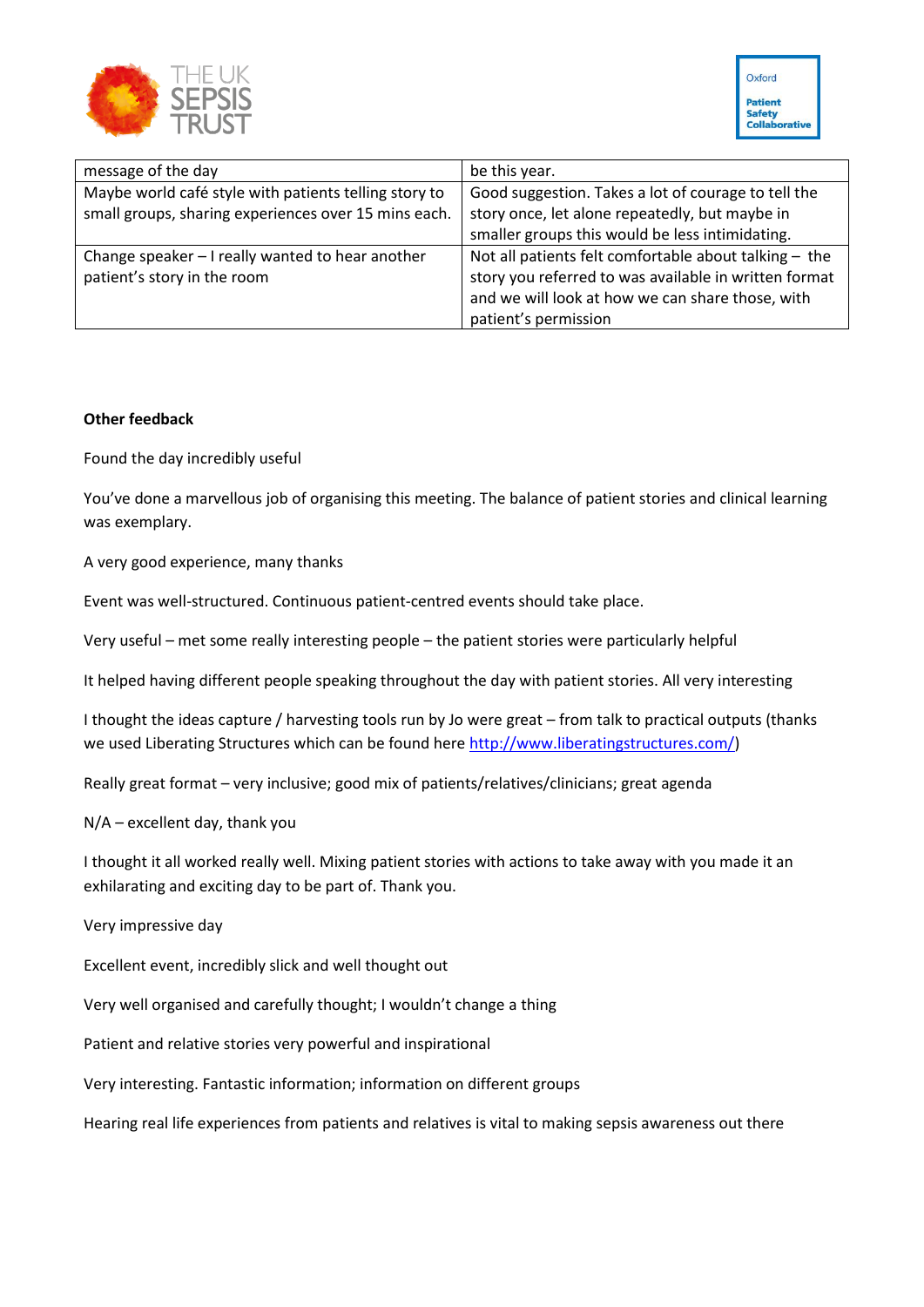



#### **Venue related (these will be fed back to Unipart separately)**

Bottled water

Any chance of a chocolate option with the tea/coffee?

Good venue; excellent Wi-Fi and good lunch. Well done

Lovely sandwiches!

**There's a lot more on the posters and leaflets that we will collate as soon as we can and feedback key points.**

## **"Nuggets" – and their relevant score**

| <b>Nugget</b>                                                                                            | Score out of 25 |
|----------------------------------------------------------------------------------------------------------|-----------------|
| "Always treat the patient as a human being"                                                              |                 |
| "listen constantly, learn always, action the good stuffpass it on!"                                      |                 |
| "Earlier identification of decline"                                                                      | 25              |
| "On discharge from hospital provide info on how you might feel during recovery"                          |                 |
| 5 x public awareness and education                                                                       |                 |
| Talking to a patient when in a coma and after a coma                                                     |                 |
| Define "missed sepsis" and trace back to care and use as an improvement/learning tool                    |                 |
| for the primary care team involved                                                                       |                 |
| Early and correct identification of sepsis                                                               |                 |
| Ask the family /enhanced good handover if no family                                                      | 24              |
| Access to hospital; clearer understanding by frontline personnel; education for carers and               |                 |
| family members; introducing a storyline into a popular soap                                              |                 |
| Increased awareness of sepsis signs and symptoms for public and professionals                            |                 |
| Engaging public health clinicians into importance of sepsis to set up an awareness                       |                 |
| campaign                                                                                                 |                 |
| Awareness and recognition                                                                                |                 |
| Records kept by the bed and not lost; treated like a person rather than a case -                         |                 |
| introducing themselves                                                                                   |                 |
| Work with people with learning disability and family members/carers to develop a patient                 |                 |
| story and training for people supporting those with learning disability and launch 13 <sup>th</sup> Sept |                 |
| <b>World Sepsis Day</b>                                                                                  |                 |
| Recognise that being in ICU doesn't always mean being fully incapacitated - facilities to go             | 23              |
| to the loo and shower                                                                                    |                 |
| Earlier recognition by 111 - a second call triggering a different script/review                          |                 |
| Better follow up care for both patient and family; asking about mental health; ask about                 |                 |
| homecare needs                                                                                           |                 |
| Human touch and open access                                                                              |                 |
| More awareness                                                                                           |                 |
| More education i.e. induction not just ED but wards                                                      |                 |
| Earlier recognition and pastoral care for family                                                         |                 |
| Information sharing between services i.e. out of hours service/GP/hospital                               |                 |
| Listen to patient experiences, post ICU experiences                                                      | 22              |
| Easy recognition                                                                                         |                 |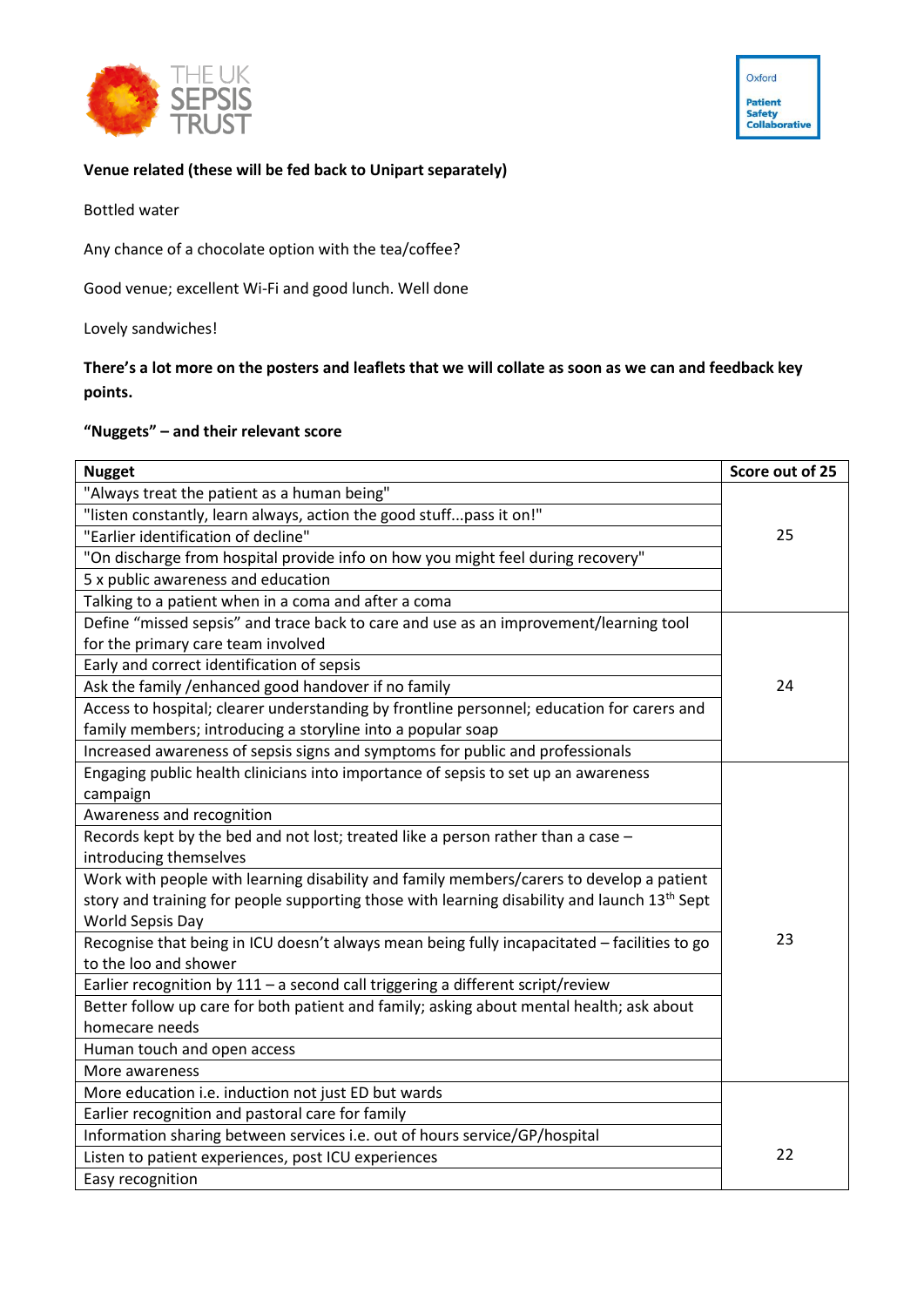



| Primary care education                                                                       |    |
|----------------------------------------------------------------------------------------------|----|
| Early diagnosis                                                                              |    |
| Feeling of isolation after leaving hospital                                                  |    |
|                                                                                              |    |
| Always listen to patient symptoms - good medical history                                     | 21 |
| Involving the whole family in treatment and recovery                                         |    |
| Trigger a different script for 111 call staff if you have called more than once or have been |    |
| to hospital/GP                                                                               |    |
| Introducing self by name                                                                     |    |
| Devise a mnemonic for the symptoms of sepsis for the public                                  |    |
| Listening                                                                                    |    |
| Using NEWS consistently across the district nurse ward                                       |    |
| More education in universities - nurse, medical students, paramedics                         | 20 |
| Adequate follow up                                                                           |    |
| Improving communication                                                                      |    |
| Early recognition and treatment using tools and touch                                        |    |
| Awareness in community/patients                                                              |    |
| Diary - provides timeline and somewhere for family to write and communicate                  | 19 |
| More help on first night moving from ICU to ward                                             |    |
| If GP diagnoses infection, they should warn the patient to dial 111 if symptoms get worse    |    |
| to avoid a false sense of security                                                           |    |
| <b>Measuring CRP</b>                                                                         |    |
| Quick treatment and positiveness                                                             |    |
| Communication                                                                                | 16 |
| Sepsis $6$ – empowering me to promote this at the optimal time                               | 14 |
| Educating healthcare workers to believe NEWS and not normalise the patient                   | 13 |

# **A few photos from the event:**



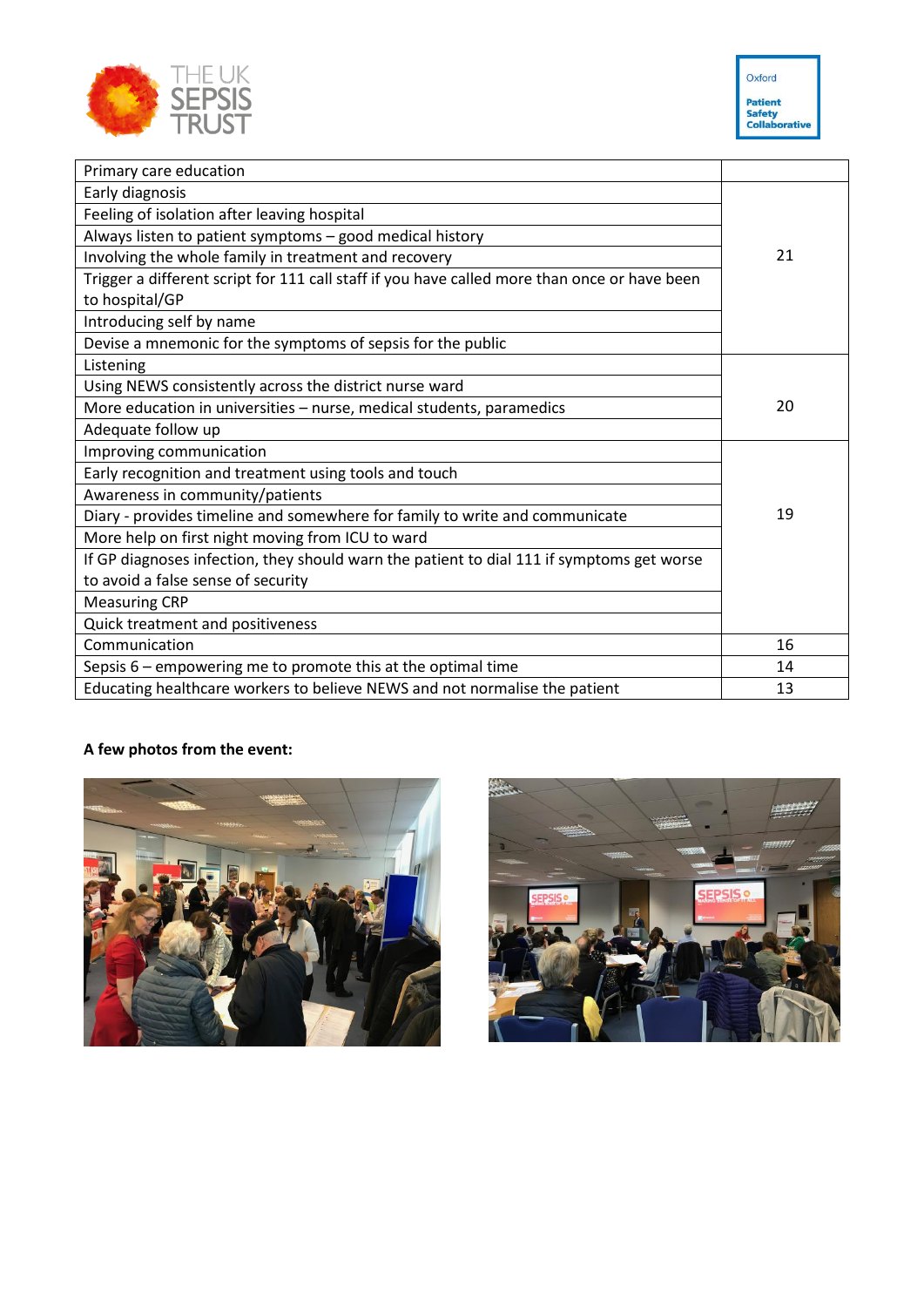













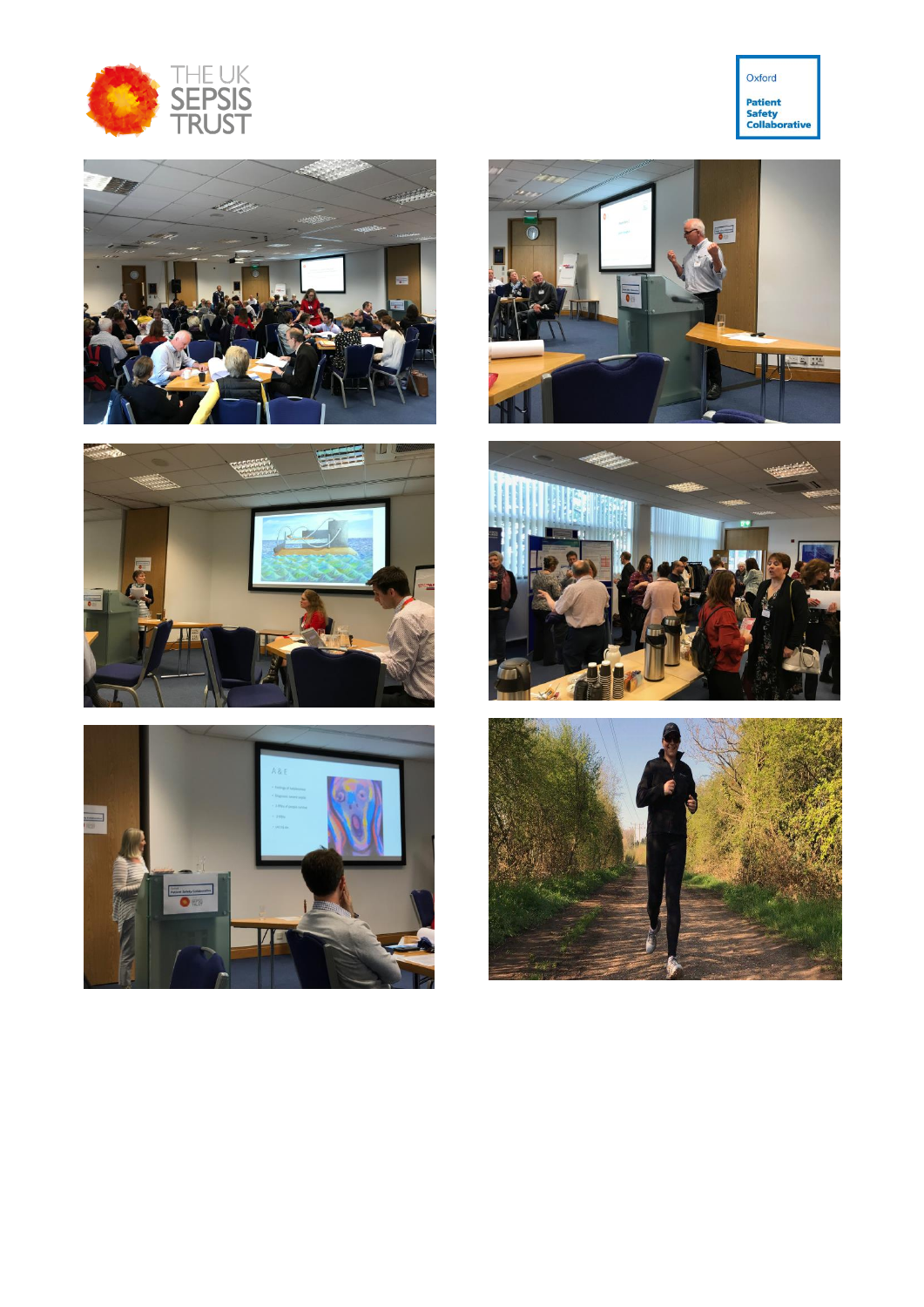

Oxford **Patient** Safety<br>Collaborative

#### **Quotes people were willing to share:**

"A wonderful forum to discuss sepsis" Jim MacKenzie sepsis survivor RBH

"Patients and families are a resource for all" Larry Gardiner sepsis survivor, OUH

"Great collaborative event. Cathartic, educational and progressive...all at the same time" Emma Cazaly sepsis survivor, GWH

"The combination of patients' and clinicians' experience feels like such a powerful cocktail for change - and change in this case means saving lives" Geoff O'Donoghue, sepsis survivor, OUH

"A super day combining different groups learning from each other. I found it helpful and supportive and really enjoyed being part of it all". Liz Grover sepsis survivor, UK Sepsis Trust

"Thank you for providing an excellent opportunity to meet sepsis survivors and supporting staff" Al Sylvester, sepsis survivor, GWH

> "Not the usual "information dump" meeting - varied & quite challenging, but also very many opportunities to reinforce great practice in sepsis care" Douglas Findlay, lay representative, OxfordAHSN

"An excellent example of how to do patient/public engagement work. useful & enjoyable" Bethan Page, PhD student